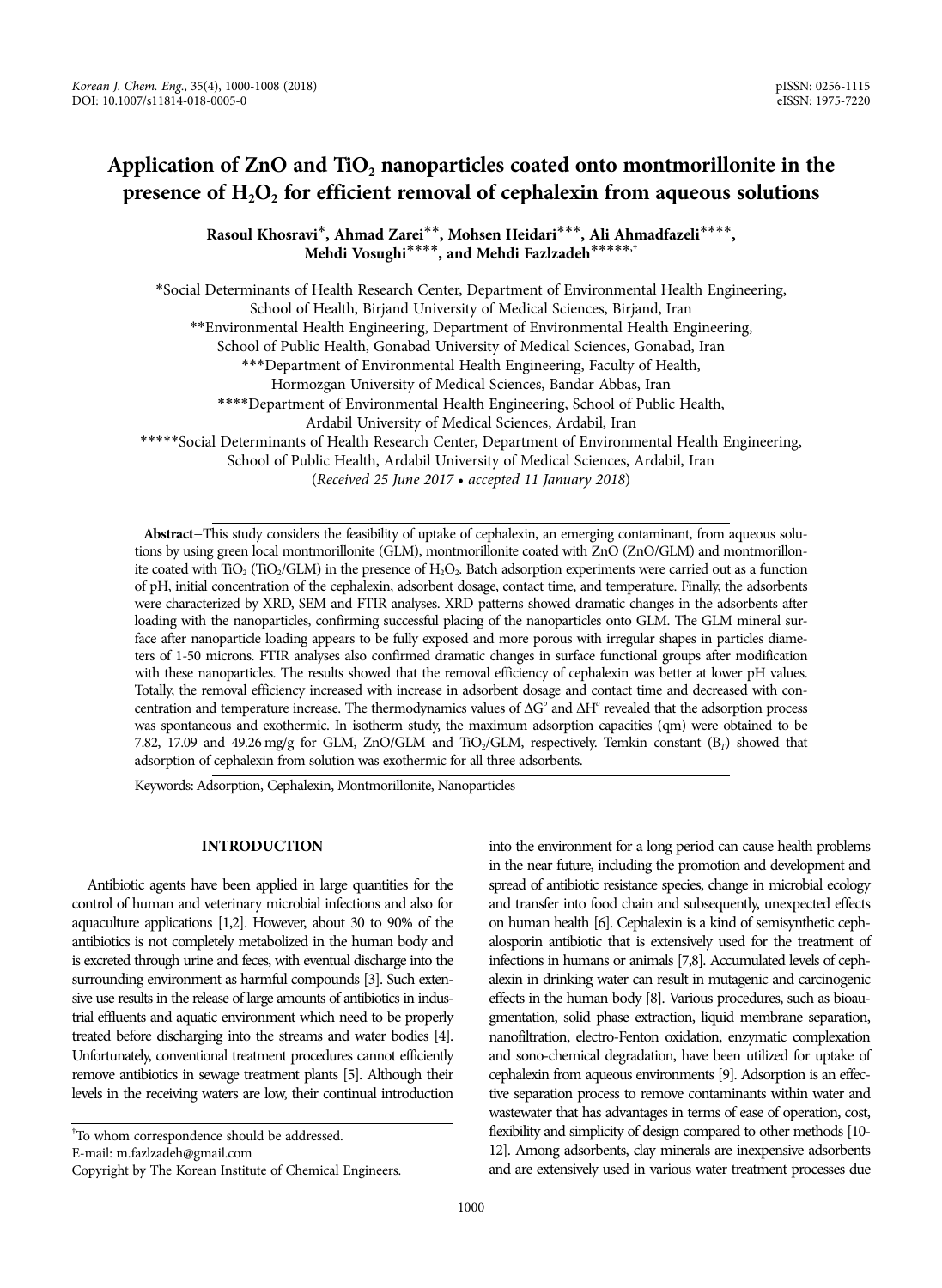to their eco-friendliness, easy availability, non-toxicity, presence of several types of active binding sites on the surface and large surface area [13,14]. Raw and modified clays have been utilized as efficient adsorbents for the removal of various dyes, pesticides and antibiotics [15,16]. In large scale applications, these minerals can be alternative adsorbents to activated carbons [9]. Many studies have been focused on coating nanoparticles onto clay minerals in order to considerably improve the adsorption efficiencies of the materials for the adsorption of different contaminants from aqueous solutions. Recently, considerable attention has been centered upon the use of nanomaterials due to their special properties [17, 18]. Nanoparticles range in size from 1 to 100 nm [19]. Most of the atoms are available on the surface which can easily bind with the other atoms to remove contaminants from aqueous environment. In addition, due to high surface to volume ratio of nano-materials, their adsorption capacity could be greatly increased [17,20, 21]. Literature studies about the surface of various oxidants including TiO<sub>2</sub>,  $Al_2O_3$ ,  $ZrO_4$ ,  $CeO_2$  and  $ZnO$  showed that the materials had relatively high adsorption capacities. The adsorption properties of the oxides, including  $TiO<sub>2</sub>$  nanoparticles, strongly depend on the characteristics of the solid, e.g., morphology, crystal structure, specific surface area, defects, surface impurities, hydroxyl coverage and modifiers [22]. Control of these items can be achieved by applying an appropriate synthetic or modified procedure. However, some previous studies in the literature applied strong oxidants such as  $HNO<sub>3</sub>$ ,  $KMnO<sub>4</sub>$ ,  $O<sub>3</sub>$  and  $H<sub>2</sub>O<sub>2</sub>$  in surface modifications to increase the adsorption capacities of different adsorbents [23]. In the present study, we used a green local montmorillonite collected from Sarcheshmeh region in Ardabil, Iran as a support material for TiO<sub>2</sub> and ZnO nanoparticles.  $H_2O_2$  was applied for the stabilization of TiO<sub>2</sub> and ZnO nanoparticles onto montmorillonite. Then, the adsorption efficiency of the new sorbents was evaluated for the removal of cephalexin.

# **MATERIALS AND METHODS**

#### **1. Materials**

This research was carried out experimentally on a batch basis. All of the chemicals were obtained from Sigma-Aldrich Company. Commercial  $TiO<sub>2</sub>$  and  $ZnO$  nanoparticles used for the adsorbent preparation were obtained from Mehregan Shimi Company. The size of the  $TiO<sub>2</sub>$  and ZnO nanoparticles was less than 20 nm.

# **2. Preparation of the Adsorbents**

Green local montmorillonite (GLM) clay was collected from Sarcheshmeh region in Ardabil, Iran. After crushing in a laboratory mill, it was sieved and other impurities were removed. After that, it was sun dried for two days. The clay was washed several times with distilled water to remove any color and remaining impurities and oven dried for 24 h at 60 °C. Again, it was sieved through a 10 mesh screen to obtain uniform and smaller particle sizes and stored in a desiccator for further use.

#### **3. Modification Process**

For loading  $TiO<sub>2</sub>$  and ZnO nanoparticles onto prepared montmorillonite, 200 mL of double distillated water was poured into a beaker having 1 g of each nanoparticle and agitated at 300 rpm. Thereafter, 100 g of montmorillonite was added to the solution and mixed for 1 h to be uniformly distributed. At this stage, potassium permanganate and hydrogen peroxide were added into the solution drop by drop to stabilize the nanoparticles onto the clay. Then, the prepared montmorillonite was dried in an oven for 24 h at 100 °C. The resulting sample was transferred to a furnace at 500 °C for 2 h for stabilization. Finally, the resulting adsorbent was kept in a container in absence of moisture to be used for conducting the adsorption experiments. The value of pHpzc of the adsorbent was determined. Finally, the materials were characterized by SEM images and FTIR spectrum to determine surface and functional properties of the prepared adsorbents.

#### **4. Adsorption Experiments**

Batch experiments were carried out for cephalexin adsorption using a 100 mL Erlenmeyer flask on the shaker. Cephalexin powder obtained from Iran Daru Company was used for preparation of required concentrations of cephalexin. For the experiments, initially 50 mL of the sample with desired concentration was added into each Erlenmeyer flask, and the pH of the solution was adjusted to the desired values by adding HCl and NaOH. Then a predetermined mass of the adsorbent was added into each Erlenmeyer flask and immediately placed on a shaker. The samples were collected and analyzed for determination of residual concentration of cephalexin at regular time intervals during the adsorption process. We aimed at providing insight into the influence of main operating parameters, such as initial pH (2-11), adsorbent dosage (1-10 g), contact time (1-150 min), cephalexin concentration (25- 200 mg/L), temperature (10-40 °C), agitation speed (0-200 rpm) on the adsorption of cephalexin. All the experiments were conducted in duplicate and the mean values were reported.

## **5. Determination of Cephalexin Concentration**

Residual concentration of cephalexin was determined from the absorbance of the solution measured by a spectrophotometer (model Lambda 25, PerkinElmer) at a wavelength of 216 nm according to Standard Methods for the Examination of Water and Wastewater. Adsorbents characteristics including surface area, crystalline structure and functional groups were determined by use of XRD, FTIR and SEM analyses.

## **RESULTS AND DISCUSSION**

#### **1. Adsorbent Characterization**

XRD is one of the preferred procedures to follow the structural



Fig. 1. XRD patterns of GLM, ZnO/GLM, and TiO<sub>2</sub>/GLM.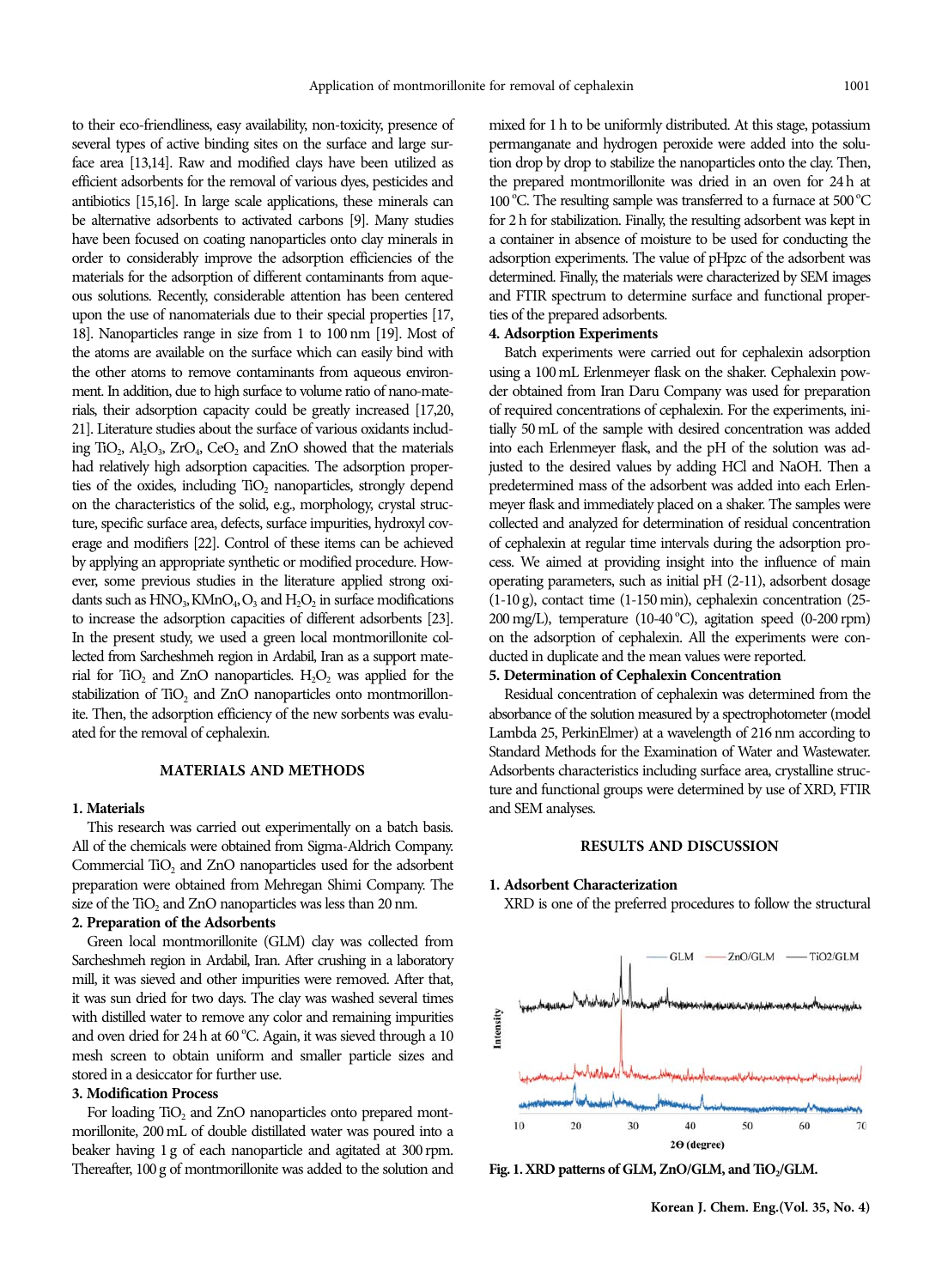

**Fig. 2. XRD patterns of ZnO/GLM before and after adsorption of cephalexin.**

changes caused after modification of an adsorbent. XRD patterns of green montmorillonite (GLM), GLM coated with ZnO and GLM coated with  $T_{1O_2}$  are depicted in Fig. 3. As can be seen, after nanoparticles loading in the presence of  $H_2O_2$ , strong peaks of  $2\theta = 28.8$ and  $2\theta = 27.95$  belonging to SiO<sub>2</sub> become stronger compared to the other peaks [24]. The change in the phases can be attributed to the oxidant activity of  $H_2O_2$  in oxidation of some metals in the



Fig. 3. XRD patterns of TiO<sub>2</sub>/GLM before and after adsorption of **cephalexin.**

GLM structure. As the amount of nanoparticle loading onto GLM is 1% W/W, the XRD analysis cannot detect the small amounts of nanoparticles on GLM [25]. However, Xue et al. reported that modification of an adsorbent by  $H_2O_2$  has little influence on the mineral components of adsorbent [26].

Fig. 4 shows scanning electron microscopy (SEM) micrographs of the adsorbents. Fig. 4(a), (b) show GLM surface before the nano-



Fig. 4. SEM images of GLM (a) and (b), ZnO/GLM (c), and TiO<sub>2</sub>/GLM (d).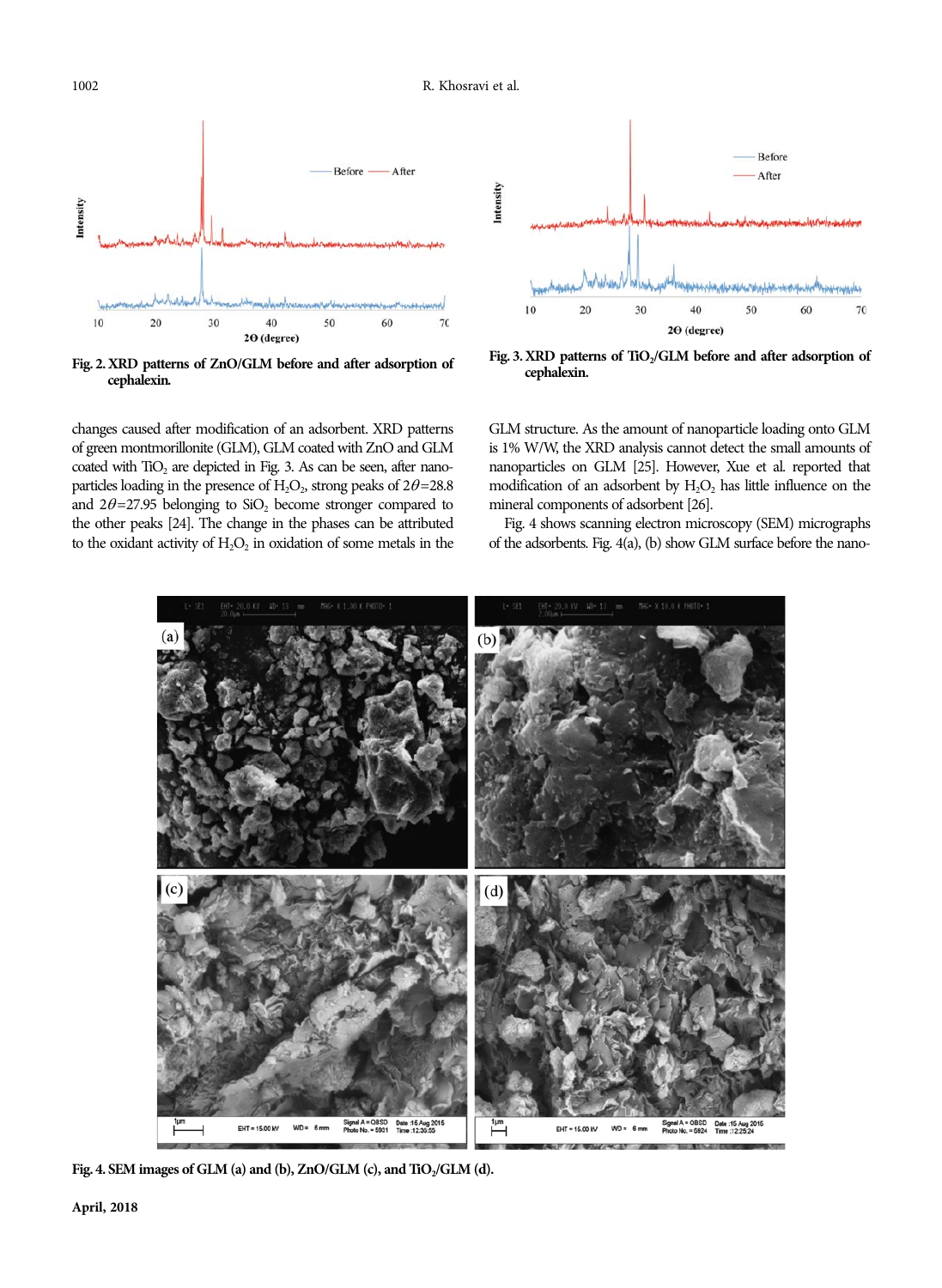

particles loading, respectively in two magnifications. As observed from the figure, GLM particles are rough and feature a high porous structure, with irregular shapes in range of 1-50 microns. Also, in Fig. 4(b), the surface of the GLM is covered with a small number of pores and is rough and homogeneous. Fig. 4(c) and 4(d) also show  $ZnO/GLM$  and  $TiO<sub>2</sub>/GLM$ , respectively. After treatment with  $H<sub>2</sub>O<sub>2</sub>$ , the surface of the adsorbents becomes layered and rough. Also, the adsorbent surfaces changed dramatically with many pores on the surfaces after ZnO and TiO<sub>2</sub> loading. These changes on the surface were likely to result in highly porous structure, resulting in a high surface area for better adsorption of cephalexin. Small particles in the SEM image confirm the loaded nanoparticles on GLM. However, Xue et al. reported that use of  $H<sub>2</sub>O<sub>2</sub>$  has a little influence but not enough to increase the number of pores or change the adsorbent structure that could dramatically increase the adsorbent surface [26].

## **2. FTIR Spectroscopy**

The functional groups of the adsorbents were detected using Fourier transform infrared spectroscopy (FTIR) in a range of 400 to  $4,000 \text{ cm}^{-1}$ . The FTIR spectra of GLM, ZnO/GLM and TiO<sub>2</sub>/ GLM are shown in Fig. 5. The results revealed the presence of different functional groups on the surface of these adsorbents. The bands detected in 3,224 and 3,634  $cm^{-1}$  regions were attributed to O-H stretching vibrations [27]. Also, the bands at  $1,053$  cm<sup>-1</sup> were attributed to Si-O-Si stretching vibrations. The bands in range of 1,650-1,636 cm<sup>-1</sup> were assigned to the bending vibrations of hydroxyl functional groups [28]. The peaks of 521 and  $467 \text{ cm}^{-1}$  in GLM modified with TiO<sub>2</sub> belong to Al-O-Si and Si-O-Fe. Coating GLM with  $\text{TiO}_2$  nanoparticles displace above peaks to 530 and 462 cm<sup>-1</sup>. For ZnO/GLM, the peaks changed to  $538$  and  $470 \text{ cm}^{-1}$ . Furthermore, considerable changes of the peaks at  $3,638-3,420$  cm<sup>-1</sup> and 1,630-1,650  $\text{cm}^{-1}$  for GLM coated with TiO<sub>2</sub> nanoparticles and GLM coated with ZnO nanoparticles revealed the increase of some functional groups such as hydroxyl. This increase in the number of oxygenated groups is due to the application of  $H_2O_2$  in the process of nanoparticles loading [26].

## **3. Effect of Contact Time**

Contact time between adsorbate and adsorbent is an important parameter in adsorption process. The effect of contact time on the adsorption of cephalexin onto GLM, ZnO/GLM and TiO<sub>2</sub>/GLM was examined (see Fig. 6). The adsorption rates of cephalexin by



Fig. 5. FTIR spectra GLM, ZnO/GLM and TiO<sub>2</sub>/GLM. Fig. 6. Effect of contact time on the adsorption of cephalexin by GLM, ZnO/GLM and TiO<sub>2</sub>/GLM (pH=7, cephalexin concen**tration=25mg/***l***, agitation speed=150rpm and dosage=4g/L).**

the three adsorbents were fast within the first 30 min of the adsorption process because of the presence of numerous vacant adsorption sites at the early stages of the process. Beyond 30 min, removal percentages reduced gradually. Generally, an adsorbent is ideal when it adsorbs a contaminant in low contact time with a high removal yield. From Fig. 6, cephalexin adsorption was rapid for the first 30 min, and later it decreased gradually and finally attained equilibrium after 60 min, which the amount of the contaminant adsorbed was negligible. Therefore, we considered 60 min as an optimum contact time for the antibiotic adsorption. Generally, adsorption of cephalexin occurred in two stages. At first 30 min, the adsorption was rapid, which was due to external surface adsorption. After 30 min, the uptake increased at a lower rate, which can be attributed to internal surface adsorption [29]. Fig. 6 also illustrates that GLM coated with the nanoparticles can adsorb cephalexin in lower contact time that GLM alone. Accordingly, adsorption percentage of the antibiotic by  $T_{1O_2} / GLM$  at 60 min was about 30% more than that of GLM.

## **4. Effect of Agitation Speed**

Fig. 7 depicts the influence of agitation speed on the removal efficiency of cephalexin by GLM,  $ZnO/GLM$  and  $TiO<sub>2</sub>/GLM$ . The



**Fig. 7. Effect of agitation speed on the adsorption of cephalexin by** GLM, ZnO/GLM and TiO<sub>2</sub>/GLM (pH=2, cephalexin concen**tration=25 mg/***l***, contact time=60 min, dosage=4 g/L).**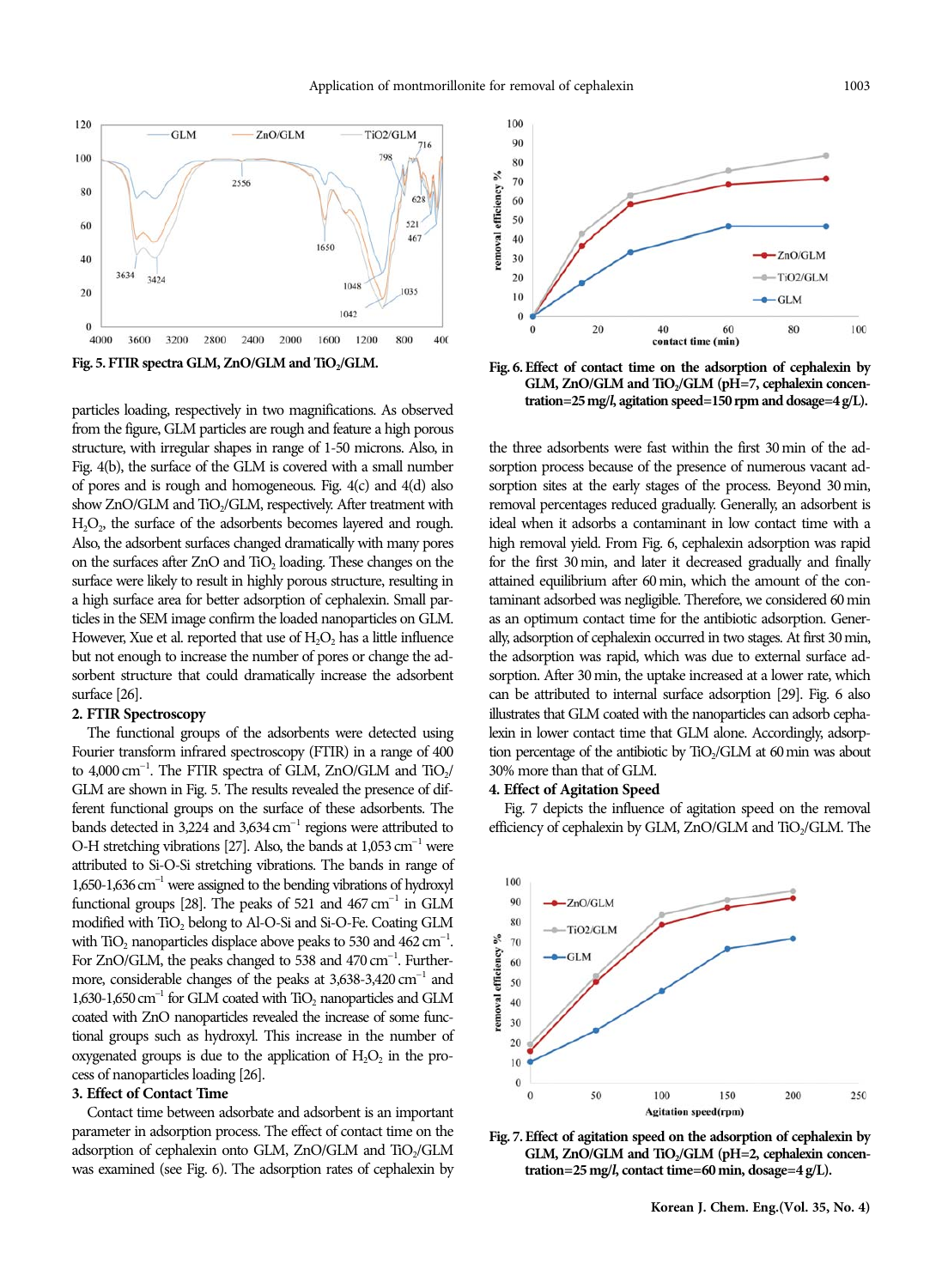

**Fig. 8. Cephalexin ionization states: pKa1=2.56, pKa2=6.88, isoelectric point=4.5.**



**Fig. 9. Effect of pH on the adsorption of cephalexin by GLM, ZnO/** GLM and TiO<sub>2</sub>/GLM (cephalexin concentration=25 mg/*l*, con**tact time=60 min, and dosage=4 g/L, agitation speed=150 rpm).**

overall adsorption efficiency increased significantly with an increase in the agitation speed. The removal efficiencies of cephalexin by GLM and  $TiO<sub>2</sub>/GLM$  were 10.52 and 19.23%, respectively, in the absence of agitation. In the case of agitation at 200rpm, the removal efficiencies increased to 95.6 and 71.96%, respectively. By increasing the agitation speed, the interactions between adsorbate and adsorbent become higher due to enhanced turbulence as the thickness of the liquid boundary layer decreases, which in general increase the removal efficiency of contaminants in the solution [30].

## **5. Effect of Solution pH**

Solution pH is an intrinsic item that influences the adsorption process by affecting the solution chemistry of contaminants and the activity of functional groups of the adsorbent surface. Fig. 9 shows the effect of solution pH on the removal of cephalexin by GLM, ZnO/GLM and TiO<sub>2</sub>/GLM at contact time of 60 min. The highest removal efficiency was observed at pH=2. Therefore, pH=2 was considered for optimization and the experiments. Note that the removal efficiency decreased with increase in pH value. For example, at  $pH=2$  the removal percentage of cephalexin by  $TiO_2/$ GLM was 91.23%, which decreased to 42.04% at pH=11. This can be attributed to the cationic structure of cephalexin at pH<2.56 and pHpzc (pH point of zero charge, pH at which charge transition of surface occurs) of the adsorbent which was at pH=8. Cephalexin is a dipole ion with carboxyl and amino groups in its structure (Fig. 8). It is known that cephalexin ion exists as a zwitterion, cationic and anionic chemical species depending on pH values [31].

Based on the pHpzc, it is expected that the adsorbent surface becomes negatively and positively charged at basic (pH>8) and acidic environments, respectively. A high removal efficiency of the anti-



**Fig. 10. Effect of adsorbent dosage on the adsorption of cephalexin** by GLM, ZnO/GLM and TiO<sub>2</sub>/GLM (pH=2, contact time= **60 min, dosage=4 g/L, agitation speed=150 rpm).**

biotic at acidic conditions indicates that the contaminant adsorbs on the adsorbents via its carboxyl groups [32]. At basic conditions, the levels of electrostatic repulsion forces between the antibiotic and negative sites on the surfaces of the adsorbents diminish, which reduces the removal efficiency of the contaminant from solution. Increase in the solution pH value increases the numbers of OH groups, which in general results in the decline in the positively charged binding sites, and therefore, the removal efficiency of cephalexin decreases [33].

# **6. Effect of Adsorbent Dosage**

The amount of adsorbent dosage used for this work is an important factor as it determines the removal percentages, as shown in Fig. 10. Specifically, the cephalexin removal percentage increased from 33.72 to 44.36% with increasing GLM and  $TiO<sub>2</sub>/GLM$  dosages from 0.4 to 4 g/L, respectively. The present work shows that the removal percentage of cephalexin increased with the increase in adsorbent dosage. This can be attributed to higher adsorbent surface area and availability of more binding sites resulting from the increasing amounts of adsorbent dosages [34]. As shown in Fig. 6, 0.4 g of GLM adsorbed 67% of cephalexin. But at the same amount of TiO<sub>2</sub>/GLM and ZnO/GLM adsorbents, the removal efficiencies increased to 91.4 and 87.16%, respectively. The results of the present study agree with the results obtained by Noorimotlagh et al. who investigated wastewater sludge modified with zinc oxide for the adsorption of methylene blue from aqueous solutions. They reported removal capacities of 6.6 mg/g and 2.9 mg/g for nanoparticles and raw sludge, respectively. The found that removal efficiency of the adsorbent increased with loading zinc oxide nanoparticles onto wastewater sludge [35].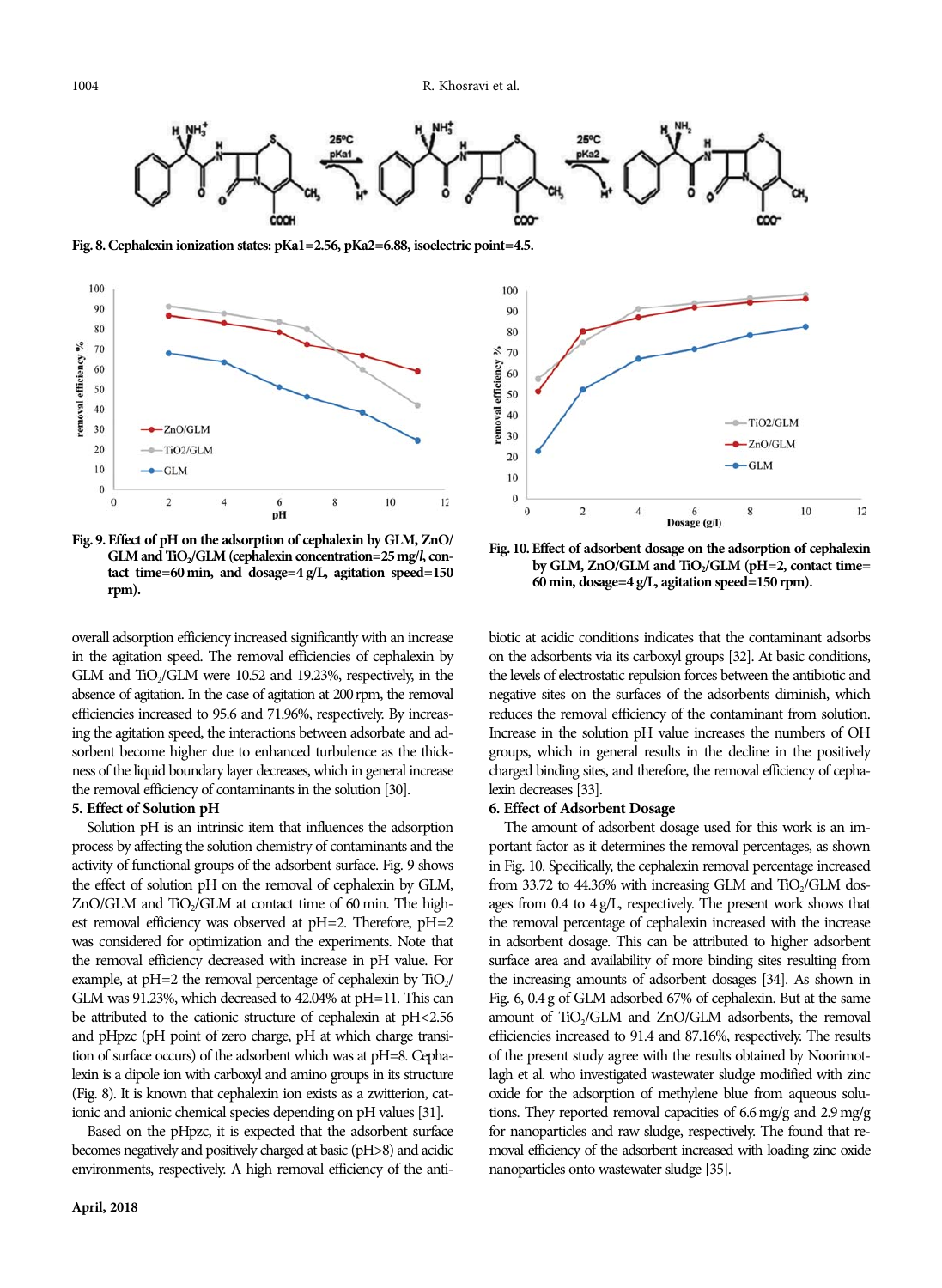

**Fig. 11. Effect of initial concentration on cephalexin adsorption by** GLM, TiO<sub>2</sub>/GLM and ZnO/GLM (pH=7, dosage=4 g/L, agi**tation speed=150 rpm).**

#### **7. Effect of Cephalexin Concentration**

The initial concentration of a contaminant is another important factor, which influences the extent of contaminant uptake from the solution. Removal efficiency of cephalexin decreased with increase of initial concentration. Accordingly, as the initial concentration of cephalexin increased from 25 mg/L to 200 mg/L, the removal percentage of cephalexin onto  $T_{1O_2}$ /GLM and GLM decreased from 62.92 to 48.36% and 33.4 to 12.73%, respectively (Fig. 11). This indicates that the initial concentration strongly affects the removal efficiency. Moreover, this can be explained by the fact that more available binding sites were being covered as cephalexin concentration increased. However, the adsorption capacity at equilibrium increased with an increase in initial concentration of cephalexin. This can be attributed to an increasing concentration gradient of the contaminants, which acts as a driving force to overcome the resistance between the aqueous phase and the adsorbents [33]. Moussavi et al. studied the removal of amoxicillin antibiotic by NH4Cl-induced activated carbon. They found that by increasing the concentration of amoxicillin from 100 mg/L to 500 mg/L, the removal percentages of the antibiotic onto SAC and NAC decreased from 100 to 41.7% and from 99.3 to 68.3%, respectively, due to saturation of available binding sites on the adsorbent surface with concentration increase [36].

#### **8. Effect of Temperature**

Temperature is one of the key factors to consider in the adsorption process. Thus, the influence of temperature on cephalexin adsorption by GLM, ZnO/GLM and TiO<sub>2</sub>/GLM was examined and the findings are presented in Fig. 12. When the solution temperature was increased from 10 to 50 °C, the removal efficiency of cephalexin decreased and therefore, maximum removal occurred at 10 °C. Reduction of adsorption efficiency with temperature increase can be attributed to higher turbulence, which weakens the electrostatic attraction forces between the adsorbent and the antibiotic [37].

Thermodynamic studies of an adsorption process are necessary to evaluate whether the process is spontaneous or not. The Gibbs free energy change,  $\Delta G^{\circ}$ , as an indication of spontaneity of a chemical reaction, is an important factor for spontaneity. Both entropy and energy items must be calculated to determine  $\Delta G^{\circ}$  value of the



**Fig. 12. Effect of temperature on cephalexin adsorption by GLM,** ZnO/GLM and TiO<sub>2</sub>/GLM (pH=2, dosage=4 g/L, agitation **speed=150 rpm, cephalexin concentration=25 mg/L, contact time=60 min).**

adsorption process.

The van't Hoff equation was applied to calculate thermodynamic parameters, which is defined as:

$$
K_d = \frac{q_e}{C_e} \times \rho \tag{1}
$$

$$
\Delta G^o = -RTLnK_d \tag{2}
$$

$$
LnK_d = \frac{\Delta S^o}{R} - \frac{\Delta H^o}{RT}
$$
\n(3)

where,  $K_d$  is the thermodynamic equilibrium constant,  $q_e$  is the amount of cephalexin adsorbed (mg/g),  $C_e$  is cephalexin concentration (mg/L),  $\rho$  is the density of the solution ( $\rho$ =1,000 g/L),  $\Delta G^{\circ}$ is the standard free energy change (J/mol), T is the absolute temperature (K) and R is the gas constant (8.314 J/mol·K) [38].

The standard entropy change  $(\Delta S^{\circ})$  and the standard enthalpy change of adsorption  $(\Delta H^{\circ})$  are calculated from the intercept and

**Table 1. Thermodynamic data for adsorption of cephalexin by GLM,** ZnO/GLM, and TiO<sub>2</sub>/GLM

| Adsorbents            |     | $T(K) \Delta G^{\circ}$ (kJ/mol) $\Delta S^{\circ}$ (J/mol.k) $\Delta H^{\circ}$ (kJ/mol) |          |          |
|-----------------------|-----|-------------------------------------------------------------------------------------------|----------|----------|
| GLM                   | 283 | $-15.16$                                                                                  |          |          |
|                       | 293 | $-15.29$                                                                                  |          |          |
|                       | 303 | $-15.05$                                                                                  | $-13.68$ | $-19.16$ |
|                       | 313 | $-14.95$                                                                                  |          |          |
|                       | 323 | $-14.62$                                                                                  |          |          |
| ZnO/GLM               | 283 | $-18.83$                                                                                  |          |          |
|                       | 293 | $-18.14$                                                                                  |          |          |
|                       | 303 | $-18.23$                                                                                  | $-44.79$ | $-31.48$ |
|                       | 313 | $-17.37$                                                                                  |          |          |
|                       | 323 | $-16.96$                                                                                  |          |          |
| TiO <sub>2</sub> /GLM | 283 | $-19.62$                                                                                  |          |          |
|                       | 293 | $-19.28$                                                                                  |          |          |
|                       | 303 | $-19.04$                                                                                  | $-50.57$ | $-34.10$ |
|                       | 313 | $-18.52$                                                                                  |          |          |
|                       | 323 | $-17.41$                                                                                  |          |          |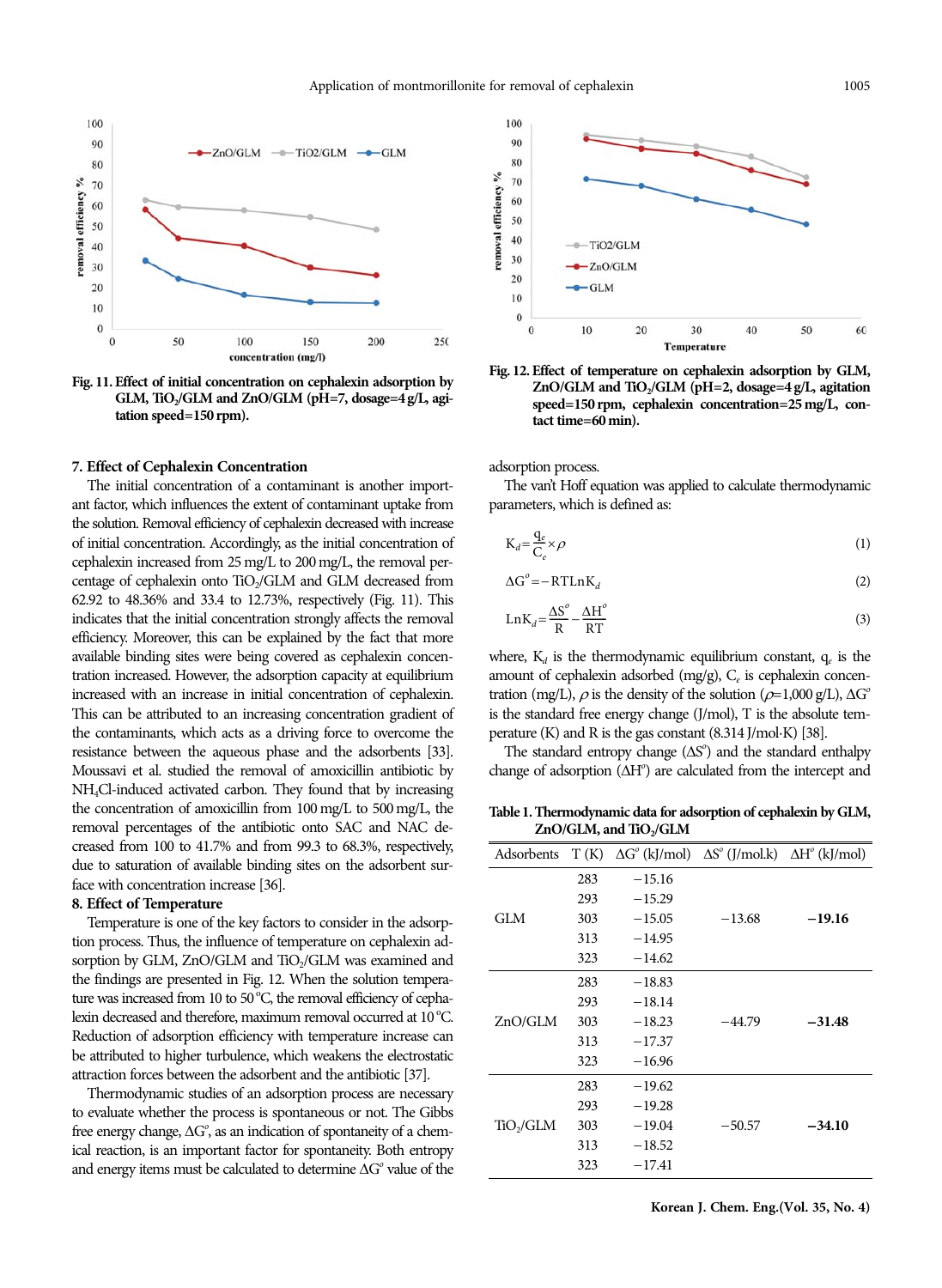

**Fig. 13. van't Hoff plots for the adsorption of cephalexin by GLM,** ZnO/GLM, and TiO<sub>2</sub>/GLM.

**Table 2. Non-linear forms of isotherm models of Langmuir, Freundlich, Temkin and Redlich-Peterson**

| Langmuir         | $q_e = \frac{Q_m K_a C_e}{1 + K_a C_e}$ |
|------------------|-----------------------------------------|
| Freundlich       | $q_e = K_f C_e^{1/nF}$                  |
| Temkin           | $q_e = \frac{RT}{B_T} \ln(K_T C_e)$     |
| Redlich-Peterson | $=\frac{A_{RP}C_e}{(1+B_{RP}C_e^g)}$    |

**Table 3. Parameters of isotherm models of Langmuir, Freundlich, Temkin and Redlich-Peterson**

| Isotherm model         | Adsorbents |         |                       |  |  |
|------------------------|------------|---------|-----------------------|--|--|
|                        | GLM        | ZnO/GLM | TiO <sub>2</sub> /GLM |  |  |
| Langmuir               |            |         |                       |  |  |
| $Q_m$ (mg/g)           | 7.82       | 17.09   | 49.26                 |  |  |
| $K_L$ (L/mg)           | 0.016      | 0.02    | 0.009                 |  |  |
| $R^2$                  | 0.96       | 0.983   | 0.996                 |  |  |
| $\Delta q_e$ (%)       | 12.14      | 11.26   | 5.38                  |  |  |
| Freundlich             |            |         |                       |  |  |
| $K_F$ (mg/g)           | 0.53       | 1.32    | 1.04                  |  |  |
| $n_F$                  | 2.13       | 2.15    | 1.45                  |  |  |
| $R^2$                  | 0.987      | 0.975   | 0.985                 |  |  |
| $\Delta q_e$ (%)       | 5.35       | 10.06   | 13.5                  |  |  |
| Temkin                 |            |         |                       |  |  |
| $K_T(L/g)$             | 0.18       | 0.22    | 0.14                  |  |  |
| $B_T$ (J/mol)          | 1.66       | 3.68    | 8.71                  |  |  |
| $R^2$                  | 0.966      | 0.977   | 0.978                 |  |  |
| $\Delta q_e$ (%)       | 9.61       | 13.59   | 23.34                 |  |  |
| Redlich-Peterson       |            |         |                       |  |  |
| $A_{RP}$ $(L/mg)^{-g}$ | 0.30       | 0.39    | 0.38                  |  |  |
| $B_{RP}$ (L/g)         | 0.23       | 0.035   | 0.00008               |  |  |
| g                      | 0.68       | 0.92    | 1.93                  |  |  |
| $R^2$                  | 0.981      | 0.978   | 0.999                 |  |  |
| $\Delta q_e$ (%)       | 6.58       | 10.41   | 5.11                  |  |  |

slope of van't Hoff plot (ln K versus 1/T), respectively. The thermodynamic parameters related to the adsorption process are summarized in Table 1 and van't Hoff diagram in Fig. 12. The values of  $\Delta G^{\circ}$  were negative at all reaction temperatures studied, which indicates that the adsorption process of cephalexin by GLM, ZnO/GLM and  $TiO<sub>2</sub>/GLM$  is spontaneous over the range of temperatures studied. Additionally, the results illustrated that enthalpy values  $(\Delta H^{\circ})$  was negative for all the three adsorbents, which demonstrates that the adsorption process is exothermic. Furthermore, negative  $\Delta S^{\circ}$  values were obtained, which indicates a decrease in randomness at the solid-solution interface during the adsorption of the antibiotic onto the adsorbents [39].

# **9. Isotherm Studies**

Adsorption isotherms describe the relationship between adsorbate and adsorbent in a system, determining the maximum adsorption capacity of an adsorbent and estimate the possible adsorp-



**Fig. 14. Plots of Freundlich, Langmuir, Temkin and Redlich-Peterson models for cephalexine adsorption onto the GLM (a),** ZnO/GLM (b) and TiO<sub>2</sub>/GLM (c).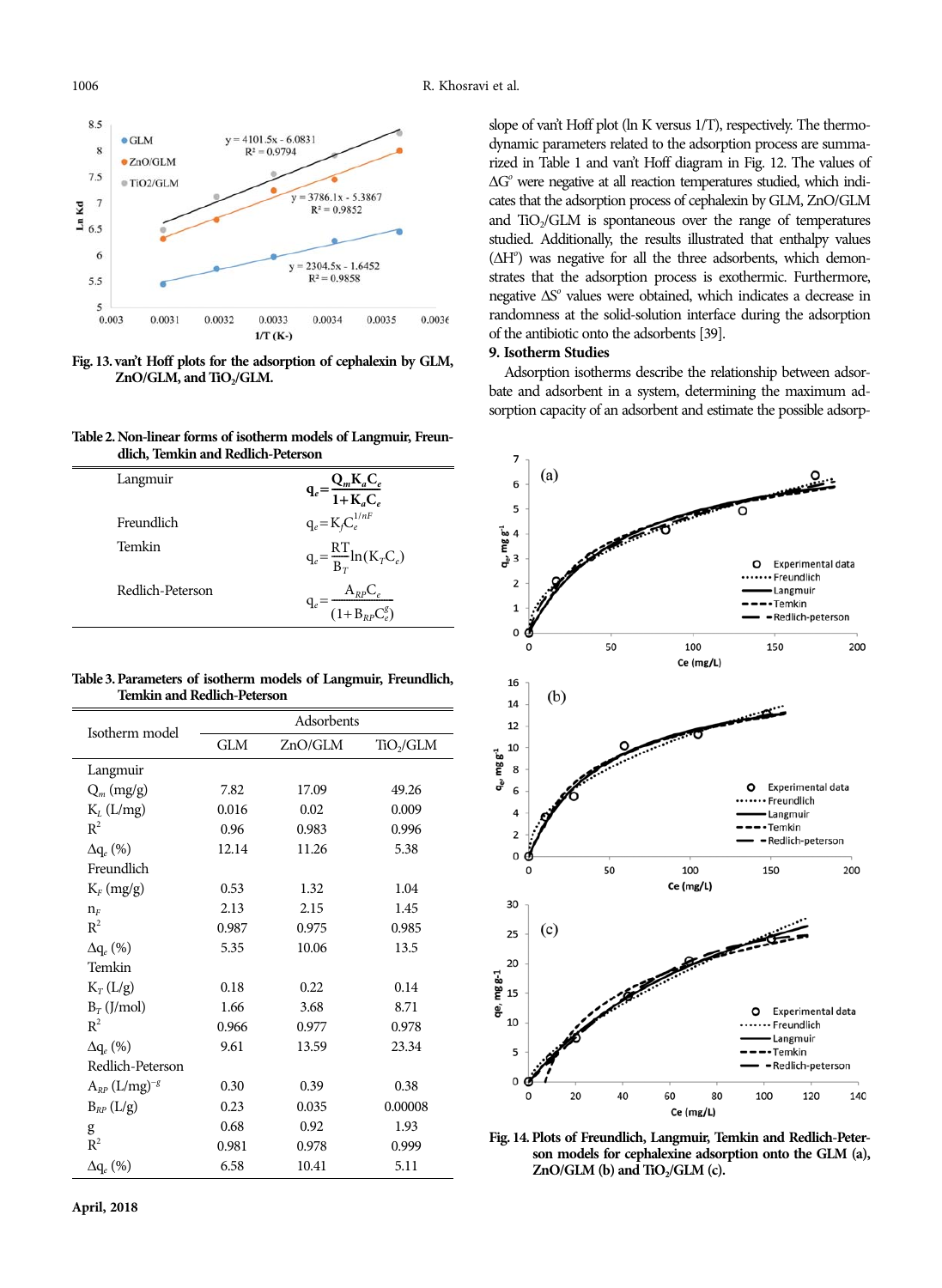tion mechanism of a pollutant [40]. The equilibrium experimental data in the present study were then fitted to the Freundlich, Langmuir, Temkin and Redlich-Peterson models to evaluate removal behavior and estimate model parameters for cephalexin adsorption by GLM, ZnO/GLM, and TiO<sub>2</sub>/GLM. The nonlinear diagrams of these isotherms are shown in Fig. 14 and their models are given in Table 2. Origin 6.1 software was used to fit the experimental data to nonlinear forms of isotherms.

Langmuir model describes monolayer adsorption of an adsorbent on a homogeneous surface [41]. As shown in Table 3, the maximum adsorption capacities (Qm) were obtained to be 7.82, 17.09 and 49.26 mg/g for GLM, ZnO/GLM and TiO<sub>2</sub>/GLM, respectively. Based on the table, the value of Qm for  $TiO<sub>2</sub>/GLM$  is much more than those of two other adsorbents, indicating the important role of nanoparticle loading in the enhancement of adsorption efficiency of the pollutant. Freundlich isotherm is an empirical model which describes the adsorption of an adsorbate on an adsorbent on a heterogeneous surface. Heterogeneity factor, nF, can also be employed to describe the system's heterogeneity when  $n_F=1$ , the adsorption is linear,  $n_F<1$  implies chemical and  $n_F>1$ represents physical adsorption [42]. As shown in Table 3, the value of  $n_F$  for GLM, ZnO/GLM and TiO<sub>2</sub>/GLM are 2.13, 2.15 and 1.45, respectively. The values of  $n_F$  for all of these adsorbents are above 1, indicating the physical adsorption of cephalexin on the adsorbents.

Temkin isotherm assumes that the adsorption heat of all the molecules in layer diminishes linearly with coverage due to interactions between adsorbent-adsorbate. Temkin constant,  $B_T$ , is related to the heat of adsorption. When  $1 \lt B<sub>T</sub>$ , the adsorption process is exothermic and vice versa [41,43]. According to Table 3, the amount of  $B_T$  is above 1 for these three adsorbents (GLM=1.66, ZnO/  $GLM=3.68$  and  $TiO<sub>2</sub>/GLM=8.71$ ), representing their exothermic nature for the adsorption of cephalexin. These findings also agree with the results of thermodynamic studies.

The Redlich-Peterson is an empirical adsorption model which has three parameters. It can be applied to represent adsorption equilibrium over a wide range of concentration. It features some parameters from both the Langmuir and Freundlich isotherm, and consequently, it may be employed either in homogeneous or heterogeneous conditions. In Redlich-Peterson equation, g is an exponent between 0 and 1. When g=1, the Redlich-Peterson model is closer to the Langmuir isotherm equation, and when g=0, it becomes the Freundlich equation [40]. In the present study, the value of g for all three adsorbents was unity, indicating the Langmuir isotherm model gives a better fit to the obtained experimental data.

## **CONCLUSION**

The present study revealed that green local montmorillonite (GLM) coated with ZnO and  $TiO<sub>2</sub>$  in the presence of  $H<sub>2</sub>O<sub>2</sub>$  could be cheap and effective adsorbents for the removal of cephalexin from aqueous solutions. Loading ZnO and TiO<sub>2</sub> nanoparticles onto GLM changed the pore size distribution, produced more functional groups, and improved the antibiotic adsorption capacity. TiO<sub>2</sub>/GLM showed a better adsorption for cephalexin as compared to ZnO/GLM. SEM analysis showed that the nanoparticle coated onto GLM in the presence of  $H_2O_2$  provided a rough surface with a highly porous structure and greater surface area suitable for loading the antibiotic. XRD patters showed the appearance of new peaks onto GLM after coating with TiO<sub>2</sub> and ZnO. The thermodynamics parameters revealed that the adsorption process was spontaneous and exothermic.

#### **ACKNOWLEDGEMENTS**

The authors thank Ardabil University of medical sciences because of their financial support.

#### **REFERENCES**

- 1. Q. Wu, Z. Li, H. Hong, K. Yin and L. Tie, Appl. Clay Sci., **50**(2), 204 (2010).
- 2. E. Azizl, M. Fazlzadeh, M. Ghayebzadeh, L. Hemati, M. Beikmohammadi, H. R. Ghaffari, H. R. Zakeri and K. Sharafi, Environ. Protection Eng., **43**(1), 183 (2017).
- 3. A. J. Watkinson, E. J. Murby and S. D. Costanzo, Water Res., **41**(18), 4164 (2007).
- 4. H. R. Gaskins, C. T. Collier and D. B. Anderson, Animal Biotechnol., **13**(1), 29 (2002).
- 5. T. A. Ternes, A. Joss and H. Siegrist, Environ. Sci. Technol., **38**(20), 392a (2004).
- 6. S. Thiele‐Bruhn, J. Plant Nutrition Soil Sci., **166**(2), 145 (2003).
- 7. M.-S. Miao, Q. Liu, L. Shu, Z. Wang, Y.-Z. Liu and Q. Kong, Process Safety Environ. Protection, **104**, Part B, 481 (2016).
- 8. Q. Kong, Y.-n. Wang, L. Shu and M.-s. Miao, Desalination Water Treatment, **57**(17), 7933 (2016).
- 9. M. J. Ahmed and S. K. Theydan, Chem. Eng. J., **211**, 200 (2012).
- 10. M. Fazlzadeh, K. Rahmani, A. Zarei, H. Abdoallahzadeh, F. Nasiri and R. Khosravi, Adv. Powder Technol., **28**(1), 122 (2017).
- 11. R. Khosravi, M. Fazlzadehdavil, B. Barikbin and A. A. Taghizadeh, Appl. Surface Sci., **292**, 670 (2014).
- 12. M. Pirsaheb, A. Dargahi, S. Hazrati and M. Fazlzadehdavil, Desalination Water Treatment, **52**(22-24), 4350 (2014).
- 13. G. K. Sarma, S. S. Gupta and K. G. Bhattacharyya, J. Environ. Manage., **171**, 1 (2016).
- 14. M. Fazlzadeh, A. Ahmadfazeli, A. Entezari, A. Shaegi and R. Khosravi, Koomesh, **18**(3), 388 (2016).
- 15. J. Méndez-Díaz, G. Prados-Joya, J. Rivera-Utrilla, R. Leyva-Ramos, M. Sánchez-Polo, M. Ferro-García and N. Medellín-Castillo, J. Colloid Interface Sci., **345**(2), 481 (2010).
- 16. H. Abdoallahzadeh, B. Alizadeh, R. Khosravi and M. Fazlzadeh, J. Mazandaran University Medical Sciences, **26**(139), 111 (2016).
- 17. S. Parastar, S. Nasseri, S. H. Borji, M. Fazlzadeh, A. H. Mahvi, A. H. Javadi and M. Gholami, Desalination Water Treatment, **51**(37-39), 7137 (2013).
- 18. M. Fazlzadeh, R. Khosravi and A. Zarei, Ecological Engineering, **103**, 180 (2017).
- 19. M. Leili, M. Fazlzadeh and A. Bhatnagar, Environ. Technol., United Kingdom, 1 (2017).
- 20. D. K. Tiwari, J. Behari and P. Sen, World Appl. Sci. J., **3**(3), 417 (2008).